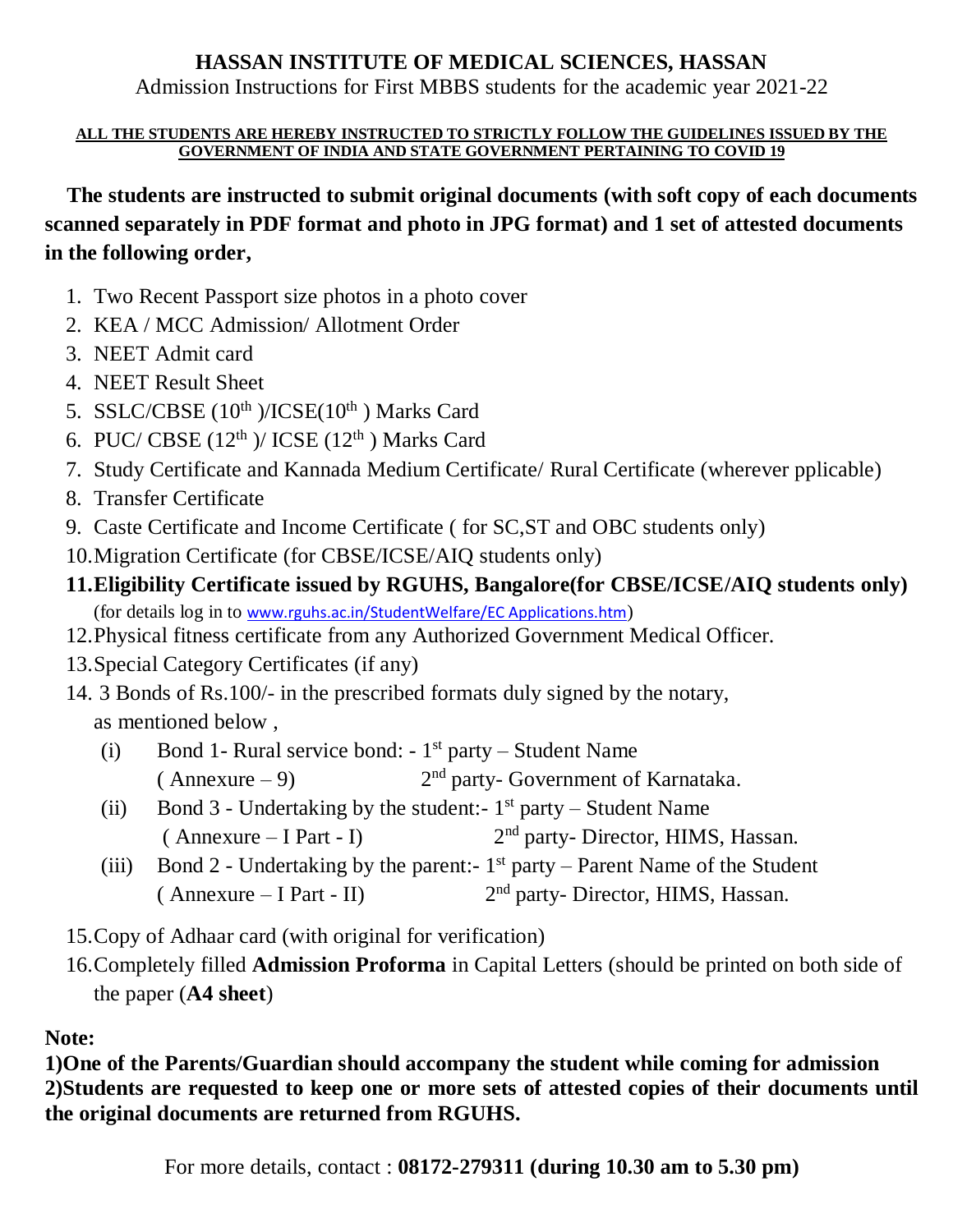## **GOVERNMENT OF KARNATAKA HASSAN INSTITUTE OF MEDICAL SCIENCES, HASSAN-573201 KARNATAKA STATE. Ph. No. 08172-231699/279311**

### HIMS/UNI/MBBS-Admission/2021-22 Date:

# **ADMISSION PROFORMA**

| 01 | Student's Name                                |                |
|----|-----------------------------------------------|----------------|
|    | Student's Aadhaar No.                         |                |
| 02 | Father's Name                                 |                |
|    | Father's Aadhaar No.                          |                |
| 03 | Mother's name                                 |                |
|    | Mother's Aadhaar No.                          |                |
| 04 | Date of Birth (dd/mm/yyyy)                    |                |
| 05 | <b>Sex</b>                                    | Male / Female  |
| 06 | <b>Blood Group</b>                            |                |
|    | Nationality                                   |                |
|    | <b>Mother Tongue</b>                          |                |
| 07 | Religion                                      |                |
|    | Caste                                         |                |
| 08 | <b>Applied Category</b>                       |                |
|    | <b>Allotted Category</b>                      |                |
| 09 | <b>Permanent Address:</b>                     |                |
|    |                                               |                |
|    |                                               |                |
|    |                                               |                |
|    | <b>STATE</b>                                  | <b>PINCODE</b> |
| 10 | Student's Mobile No.                          |                |
|    | Parent's Mobile No.                           |                |
| 11 | Student's Email ID                            |                |
|    | Parent's Email ID                             |                |
| 12 | Rural / Urban                                 |                |
| 13 | <b>NEET All India Rank</b>                    |                |
| 14 | PUC / 12 <sup>th</sup> studied College        |                |
| 15 | Reg. No. & Pass date                          |                |
| 16 | Name of the Board                             |                |
|    | Marks obtained in PUC / 12 <sup>th</sup> exam |                |
| 17 | Secured Marks/Maximum Marks and %             |                |
|    | Marks obtained in NEET exam                   |                |
| 18 | Secured Marks/Maximum Marks and %             |                |
| 19 | Transfer Certificate(TC) Submitted            | Yes/No         |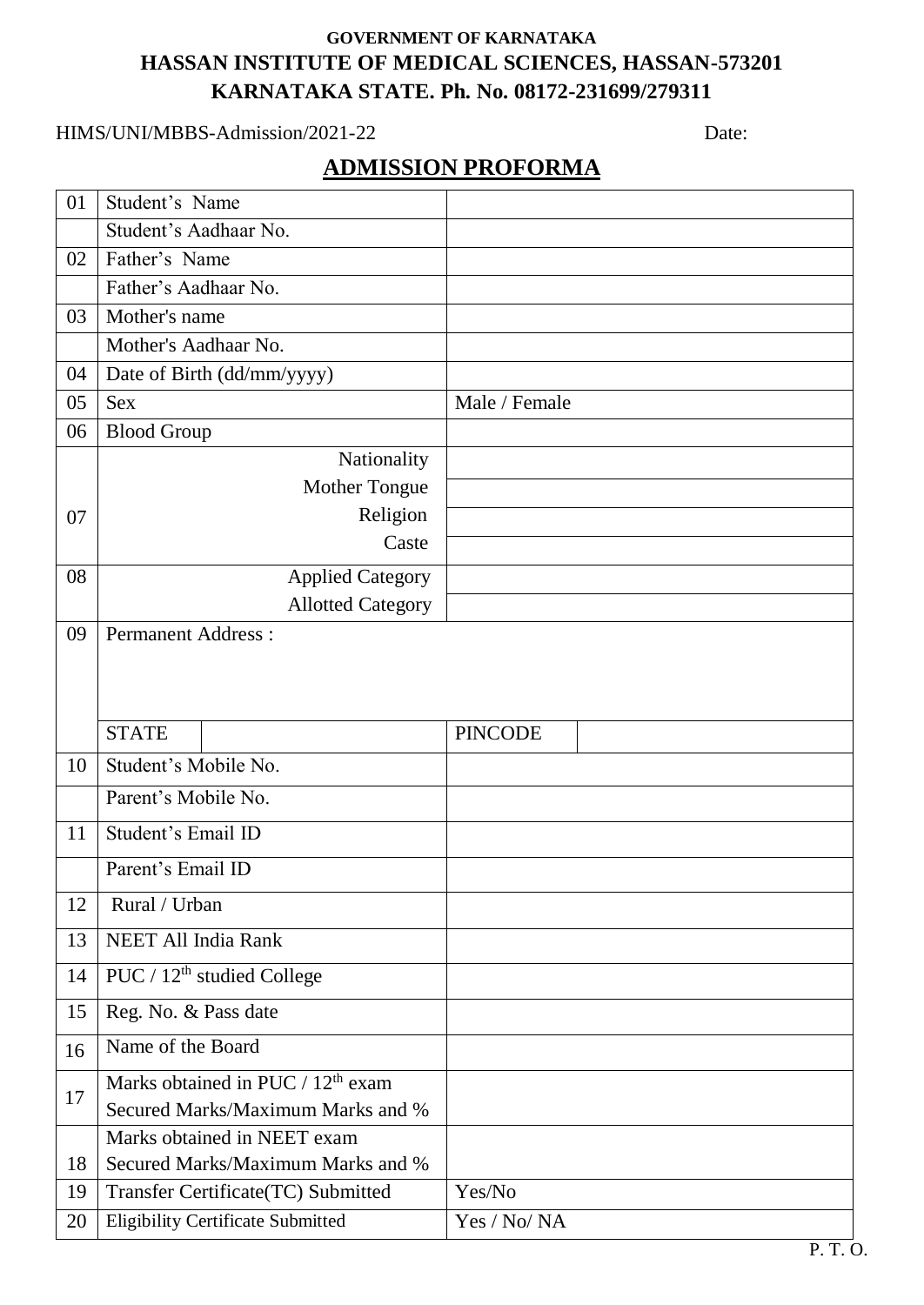# **DECLARATION**

- 1. I undertake to attend not less than 80% of the number of periods in each of the subjects comprised and in contrary, I shall not be eligible to appear for the examination.
- 2. I shall abide by the rules and regulations of Rajiv Gandhi University of Health Sciences, Bangalore/Rules of the Hassan Institute of Medical Sciences, Hassan.
- 3. My admission to the 1st MBBS Course is provisional and subject to the approval of the RGUHS, Bangalore / MCI, New Delhi.
- 4. I declare that the particulars furnished by me as above are true to best of my knowledge and I have not furnished any wrong information willfully which may amounts to disciplinary action against me as per law. I may be punished for the unlawful acts committed by me as per rules of the University / Institution. I agree to abide by the Regulations / Ordinances adopted by the University for the Maintenance of the discipline among students in the College / Department / Institute / Hostel.
- 5. I will neither involve myself in Unlawful, Provocative Communal, Antisocial, Political activities nor cause hurt to my fellow students or teachers or officials of the Institute. I will not involve in any acts which may cause loss of property to the Institution.
- 6. I am aware that any lapses caused by me as above will result in the cancellation of my admission to the Institution.

Signature of the Parent / Guardian. Signature of the Candidate. Date : Place : 

## For Office use only

Date of Admission: Fees Paid: Receipt No. :

**Note: This application should be printed on both side of the A4 Paper and to be filled in Capital Letters before coming for the admission.**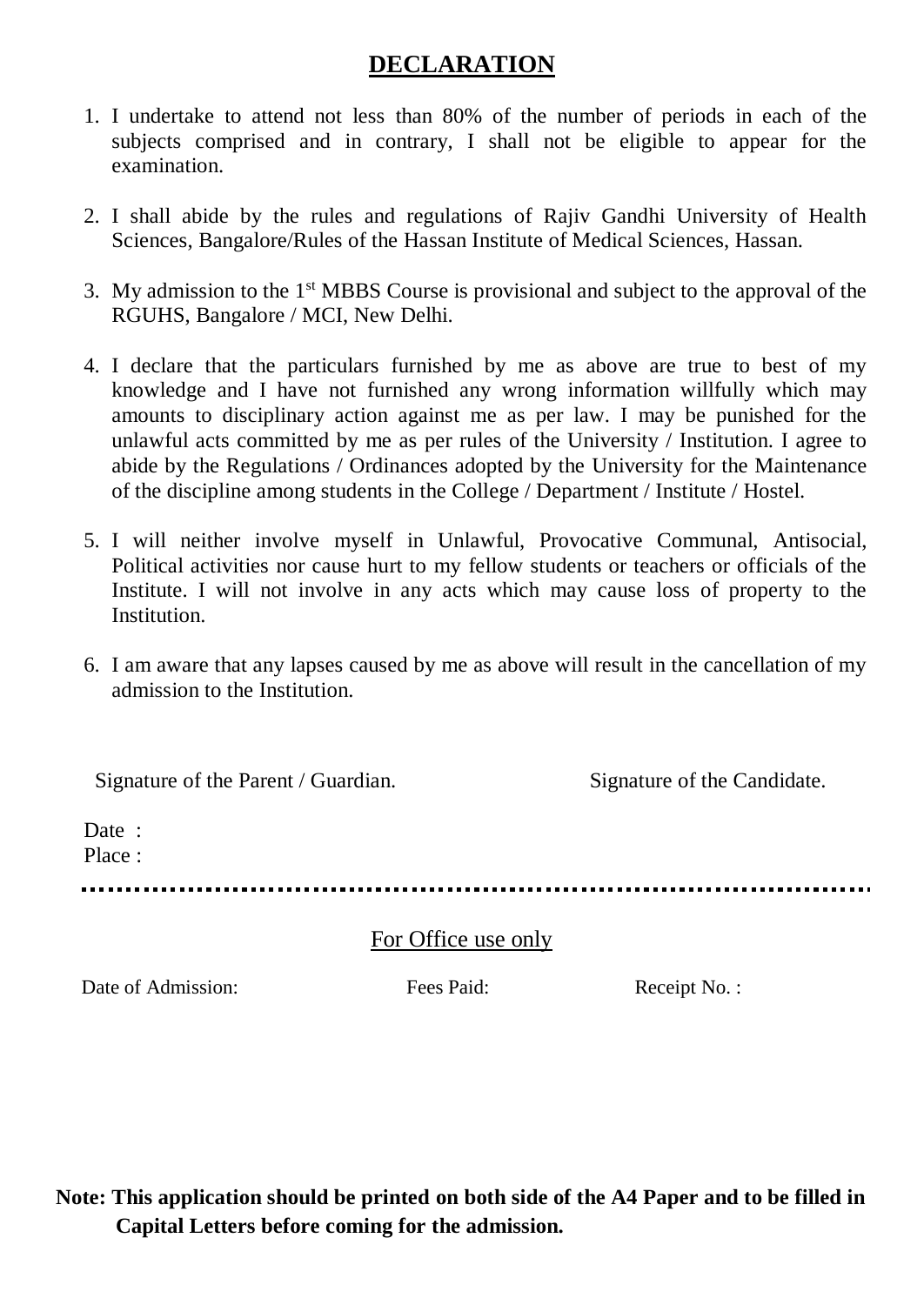#### **ANNEXURE - 9**

EXECUTION OF BOND BY CANDIDATE WHO SELECTS MBBS SEAT IN MEDICAL COLLEGES OF KARNATAKA (To be deposited after allotment of seats along with other originals)

(On Rs.100/- e-Stamp Paper)

|                       |  |  | vide admission order |  |
|-----------------------|--|--|----------------------|--|
|                       |  |  |                      |  |
| undertake as follows. |  |  |                      |  |

In accordance with the Amendment to Rule 11 of the Karnataka Selection of Candidates for Admission to MBBS seats in Professional Educational Institution Rules, 2006, vide Government Notification -1 No. HFW 79 RGU 2011 dated 17-07-2017 and Amendment act 2017 dated 6-07-2017 I am prepared on completion of the course to serve in any Primary Health Center or Primary Health unit situated in Rural Areas in the state of Karnataka for a minimum period of ONE year and I will abide to rules and regulation of Government of Karnataka.

What is stated above is true and correct and I and my parent / Guardian hereby undertake to act accordingly.

Signature of the Candidate.

Date:........................ 

Witness:

 $1.$ 

 $\overline{2}$ .

Signature of the Parent

(Father / Mother)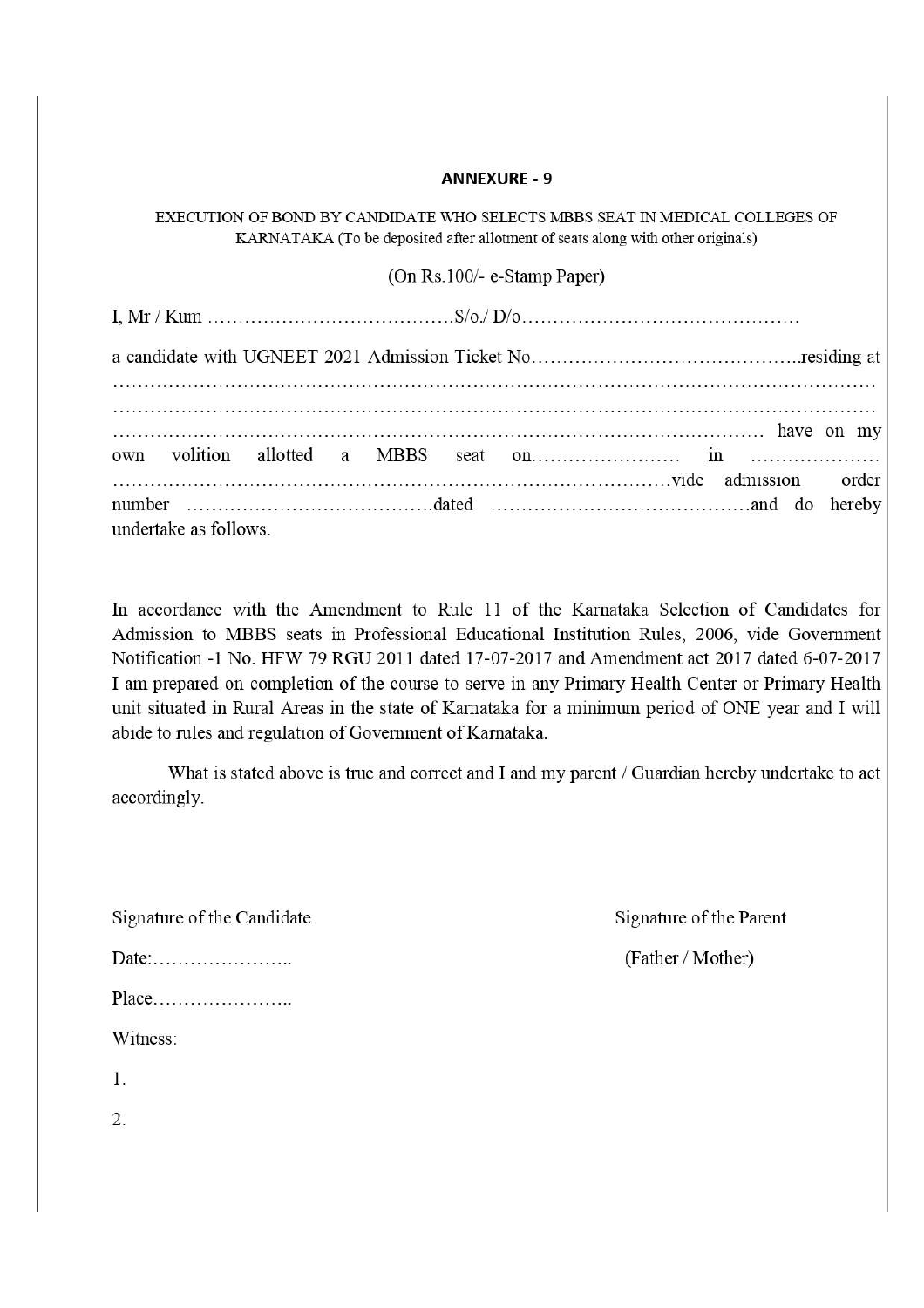### **ANNEXURE I - PART I UNDERTAKING BY THE CANDIDATE/STUDENT**

| 1.1          | $S/O. D/O.$ of                                                                                    |
|--------------|---------------------------------------------------------------------------------------------------|
| Mr./Mrs./Ms. | , have carefully read and fully                                                                   |
|              | understood the Jaw probibiting ragging and the directions of the Supreme Court and the Central/St |

understood the law prohibiting ragging and the directions of the Supreme Court and the Central/State Government in this regard.

2. I have received a copy of the MCI Regulations on Curbing the Menace of Ragging in Higher Educational Institutions, 2009.

3. I hereby undertake that –

- I will not indulge in any behavior or act that may come under the definition of ragging
- I will not participate in or abet or propagate ragging in any form,
- I will not hurt anyone physically or psychologically or cause any other harm.  $\bullet$

 I hereby agree that if I found guilty of any aspect of ragging, I may be punished as per the provisions of the MCI Regulations mentioned above and/or as per the law in force. Signed this \_\_\_\_\_ day of

\_\_\_\_\_\_\_\_\_\_\_\_\_\_\_\_\_\_\_\_\_\_ month of \_\_\_\_\_\_\_\_\_year

1. Witness (Signature & Address)

SIGNATURE:-

ADDRESS: \_\_\_\_\_\_\_\_\_\_\_\_\_\_\_\_\_\_\_\_\_\_

\_\_\_\_\_\_\_\_\_\_\_\_\_\_\_\_\_\_\_\_\_\_\_\_\_\_\_\_\_\_\_\_

\_\_\_\_\_\_\_\_\_\_\_\_\_\_\_\_\_\_\_\_\_\_\_\_\_\_\_\_\_\_\_

2. Witness (Signature & Address)

SEAL & SIGNATURE OF THE GOVERNMENT NOTARY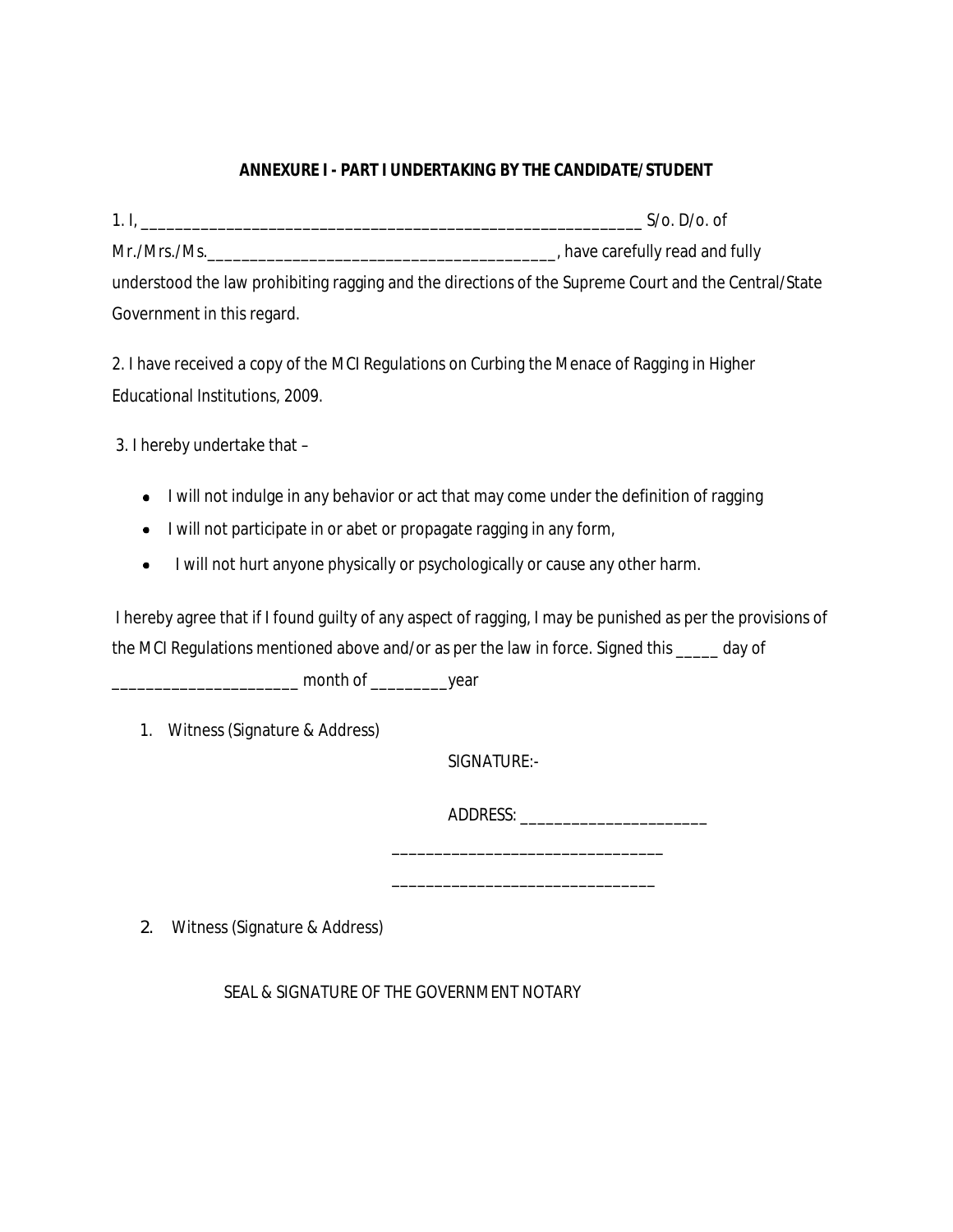#### **ANNEXURE I, PART II UNDERTAKING BY PARENT/GUARDIAN**

|                                                                                  |    |                                                                                                                                                   | $F$ /o /M/o / G/o |        |
|----------------------------------------------------------------------------------|----|---------------------------------------------------------------------------------------------------------------------------------------------------|-------------------|--------|
|                                                                                  |    | aged                                                                                                                                              |                   | years, |
| working                                                                          | as | (occupation), Resident of<br><u> 1989 - Johann John Stein, markin fan it ferstjer fan it ferstjer fan it ferstjer fan it ferstjer fan it fers</u> |                   |        |
|                                                                                  |    |                                                                                                                                                   | (correspondence   |        |
|                                                                                  |    | address) have carefully read and fully understood the law prohibiting ragging and the                                                             |                   |        |
|                                                                                  |    | directions of the Honorable Supreme Court and the Central/State Government in this                                                                |                   |        |
| regard as well as the MCI Regulations on Curbing the Menace of Ragging in Higher |    |                                                                                                                                                   |                   |        |

Educational Institutions, 2009.

2. I assure you that my son/ daughter will not indulge in any act of ragging.

| 3. I hereby agree that if he/she is found guilty of indulging in ragging, he/she may be |          |
|-----------------------------------------------------------------------------------------|----------|
| punished as per the provisions of the MCI Regulations mentioned above and/or as per     |          |
| the law in force. Signed this ____ day of_                                              | month of |
| Year                                                                                    |          |

#### SIGNATURE & ADDRESS

1. Witness (Signature & Address)

2. Witness (Signature & Address)

### SEAL & SIGNATURE OF THE GOVERNMENT NOTARY